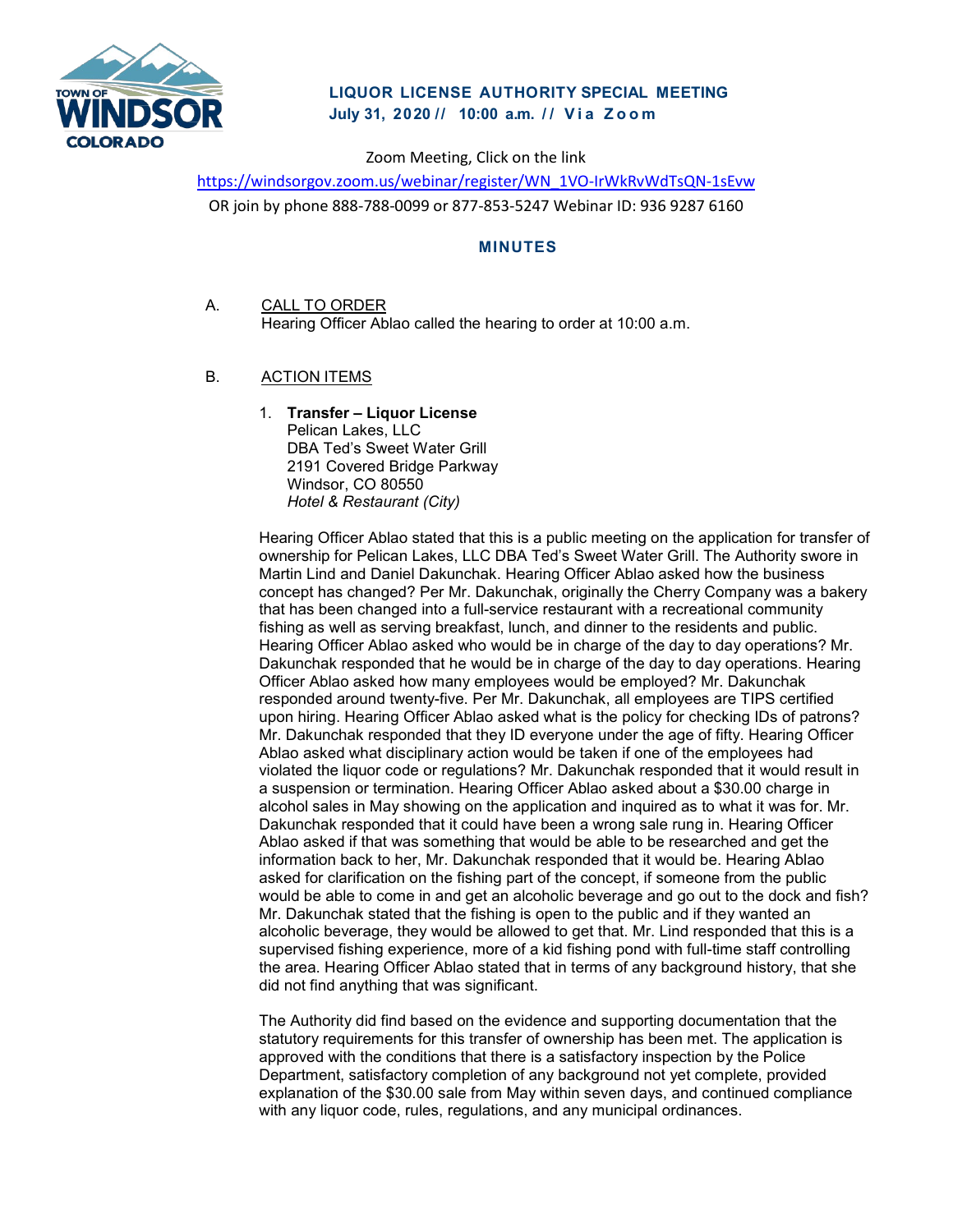## 2. **New – Liquor License**

Pelican Lakes, LLC DBA Raindance Concessions 1740 Bounty Drive Windsor, CO 80550 *Lodging & Entertainment L&E (City)*

Hearing Officer Ablao stated that this is a public hearing for the Pelican Lakes, LLC DBA Raindance Concessions application. The Authority swore in Martin Lind and James Warnook. Mr. Lind reported that they are using the same crew and policy to operate the Concessions and Beverage operations at the new Raindance River Resort which is about a thousand yards from the last application that was reviewed. This is a swimming pool community gathering area with pavilions. The pool has been opened since Memorial Day weekend with limited restrictions. Hearing Officer Ablao asked if swimming lessons are offered at the pool? Mr. Lind responded that they will be, but not this year due to COVID. Hearing Officer Ablao asked what the hours of service be? Mr. Lind responded 11 a.m. to 8 p.m. which are the same hours as the pool in general. Mr. Lind stated there will be events and concerts that might go later, but as of right now, there are no plans for that, and this will only be open during the summer months. Hearing Officer Ablao asked how many employees will be supervised, Mr. Warnook responded there will be about ten employees. Hearing Officer Ablao asked how they are planning on monitoring alcohol consumption and ensure the Authority there won't be any pass offs and sharing of drinks. Mr. Warnook responded that there is one way in and one way out, they will be checking ids for anybody who appears under the age of fifty. They will also have cocktail people walking around the pool keeping an eye on patrons, and only be serving one drink per ID. Hearing Officer Ablao asked what training is going to be provided to employees who will be serving alcohol? Mr. Warnook responded the employees are employed by Pelican Lakes so they will have the same training. Hearing Officer Ablao asked if those employees would have any other duties other than the sale and service of alcohol? Mr. Warnook responded they would be selling alcohol and food that will be offered. Hearing Officer Ablao asked if lifeguards would have any role in the alcohol sales and service, Mr. Warnook responded no. Hearing Officer Ablao asked what disciplinary actions would be taken if one of the employees was found to violate a liquor code or regulation? Mr. Warnook responded that there would be a coaching opportunity, will be documented, and depending on the situation could end in termination. Hearing Officer Ablao asked what the percentage of food to alcohol sales being? Mr. Warnook responded probably seventy to thirty food to alcohol. Hearing Officer Ablao stated that the petitions that were submitted, who circulated those and what process did they use.

The Authority swore in Mike Brady with Pelican Lakes, LLC. Mr. Brady stated that the petitions were circulated three different ways. One, was at the pool itself, second was through the Raindance neighborhood, and the last was at the Raindance welcome center. Hearing Officer Ablao asked how he determined if the people signing those petitions were actual residents within the designated neighborhood boundaries? Mr. Brady responded that the petition itself asked them for an address, Mr. Lind stated that if they were at the pool physically, they had to be a resident. Hearing Officer Ablao asked if they did cross check to make sure the addresses were within the boundary, Mr. Brady responded yes. Hearing Officer Ablao stated that the top portion of the petition was not filled out completely to show what type of liquor license was applied for or the date of the public hearing before the authority, did anyone provide that information to people and if so how? Mr. Brady responded that a majority of the signed petitions were at the pool or at the welcome center and at the pool, a sign was posted which announced the date of the hearing. The people at the welcome center were also aware of the hearing because they were involved with the hearing as well. Hearing Officer Ablao stated that there were some in opposition of the license and asked if they were able to speak with those who signed in opposition? Mr. Brady responded that he did not engage with the people signing the petition. The Authority opened the public hearing for public comment.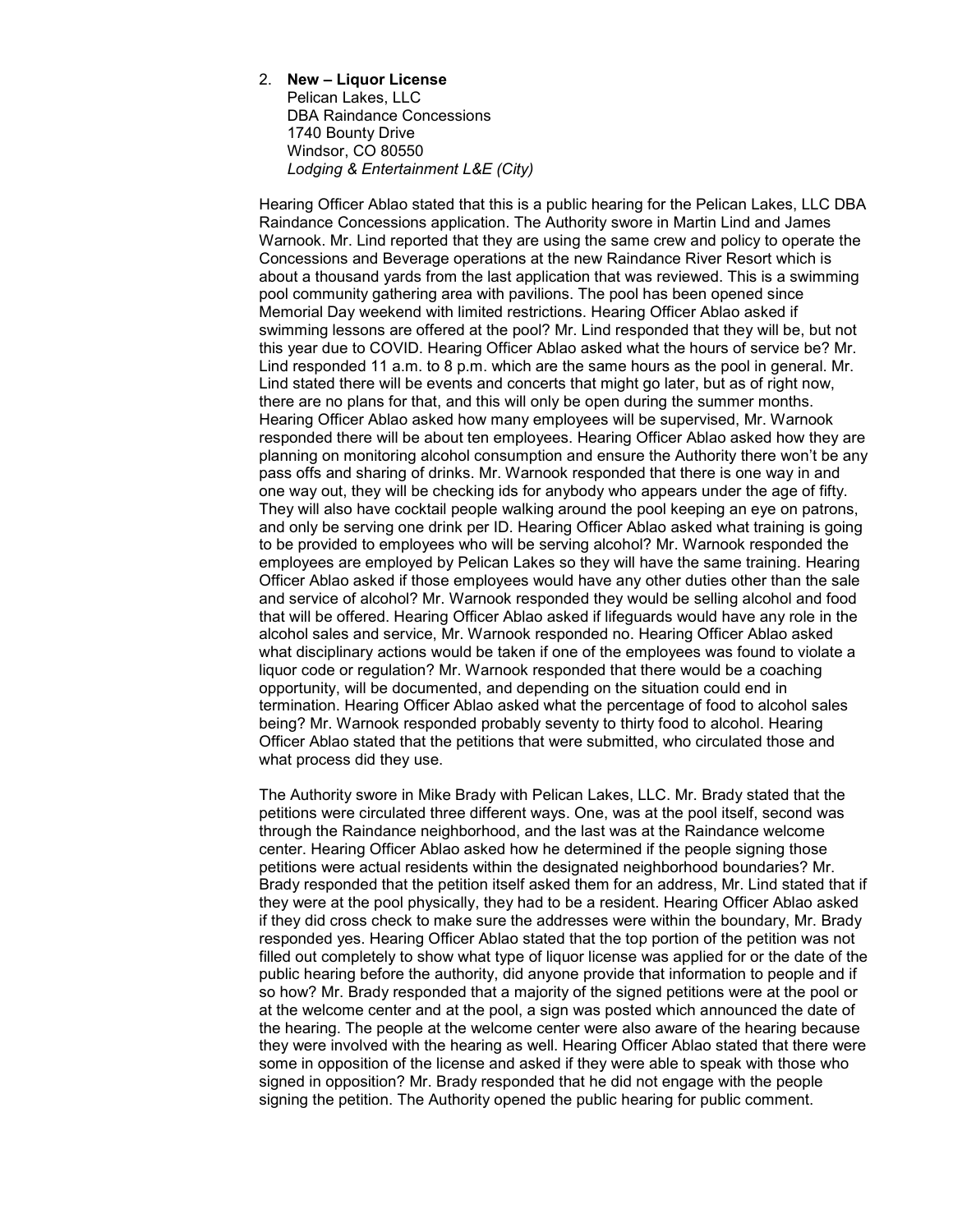The Authority swore in Jessica Severts, member of the public in opposition. Ms. Severts stated that as someone who lives in the community and goes to the pool on a daily basis with her young kids, she would prefer that alcohol not be served where young children are playing in a community setting. They serve alcohol at Ted's and feels that anyone in the community can access that and it close, and that there should not be a need to expose children to alcoholic beverages in a play area. Ms. Severts clarified that swimming lessons are being held at the pool currently.

Ms. Bodily asked what they are going to do with the alcoholic beverages to ensure that little kids won't be able to pick up drinks, she is concerned that if someone puts a drink down, it opens it up for little kids who may not know to go and pick up the drink. Mr. Lind responded that they operate a full service pool at another neighborhood right now and have had zero issues with that. They fell that as a general rule, adults are very respectful around the children and it is not a late night bar setting or an atmosphere where it is dark, they will have waitresses around to where if there is an empty drink, they will be picking it up. Hearing Officer Ablao asked for clarification on where they are already operating a tiki bar? Mr. Lind responded at Pelican Lakes golf course.

The Authority read aloud Jerry Thomas' questions for the applicant. With respect to the liquor licensing, how are fees going to be paid for the license? Where are the proceeds from alcohol sales going to go? Mr. Lind stated that the company is a private company who is a subtenant of the metro district, so they leased the property. Hearing Officer Ablao asked if there will be a drink limit on how much someone can consume on any visit? Mr. Lind responded that they will use the same process they are currently using which is visually monitoring of the interaction with customers. Hearing Officer Ablao asked how loud behavior be handled in order to maintain the family friendly environment? Mr. Lind responded that this project was built for families and they will make sure that the operations will be handled as such to make sure this is a family friendly atmosphere. Hearing Officer Ablao asked how someone would be able to distinguish between an alcoholic beverage that is in a clear cup as opposed to a regular coke? Mr. Warnook responded that they serve all of their sodas in the plastic bottle or can. Hearing Officer Ablao asked if there would be service in the actual pool, if people can bring their drinks into the pool, Mr. Lind responded that there are lounger areas that are in shallow water, they will not be serving alcohol there but they are not preventing people from taking drinks into that area.

Hearing Officer Ablao stated that she would need to take the application under advisement for a couple of reasons. First, the needs and desires are presented through a third party provider, there is some things about the petition as far as incompletness that is a little concerning. Primarily, this is a community pool and is not sure if it fits the definition of a sports facility which is what is required for this type of license. Hearing Officer Ablao stated that she does want to beable to hear from the Town who is not present today. Hearing Officer Ablao stated that she wants to give all participants here today the opportunity to provide anything in writing wether or not this community pool would fit into regulation 47-3-15(a)(2). Any submissions will need to be within fourteen days, the sooner the better. Hearing Officer Ablao stated that she will be asking the Town Attorney for a written brief on the application.

Hearing Officer Ablao recognizied Kevin Severts who stated that he is against alcohol at the pool. Mr. Severts stated that the way the whole petition was offered to the public, there was a facebook page that had an entry to come sign the petition. Mr. Severts stated that he felt this was very baised to sign in favor of the license. This has created somewhat of a divide and he feels that people didn't feel they could speak up that they were opposed to this license because they didn't want to be judged by their peers.

Hearing Officer Ablao asked if Mr. Lind would be able to have a written brief within fourteen days? Mr. Lind responded that he would and clarified that they do not want this to create a divide and they did not spend any time trying to convence people to be in favor.